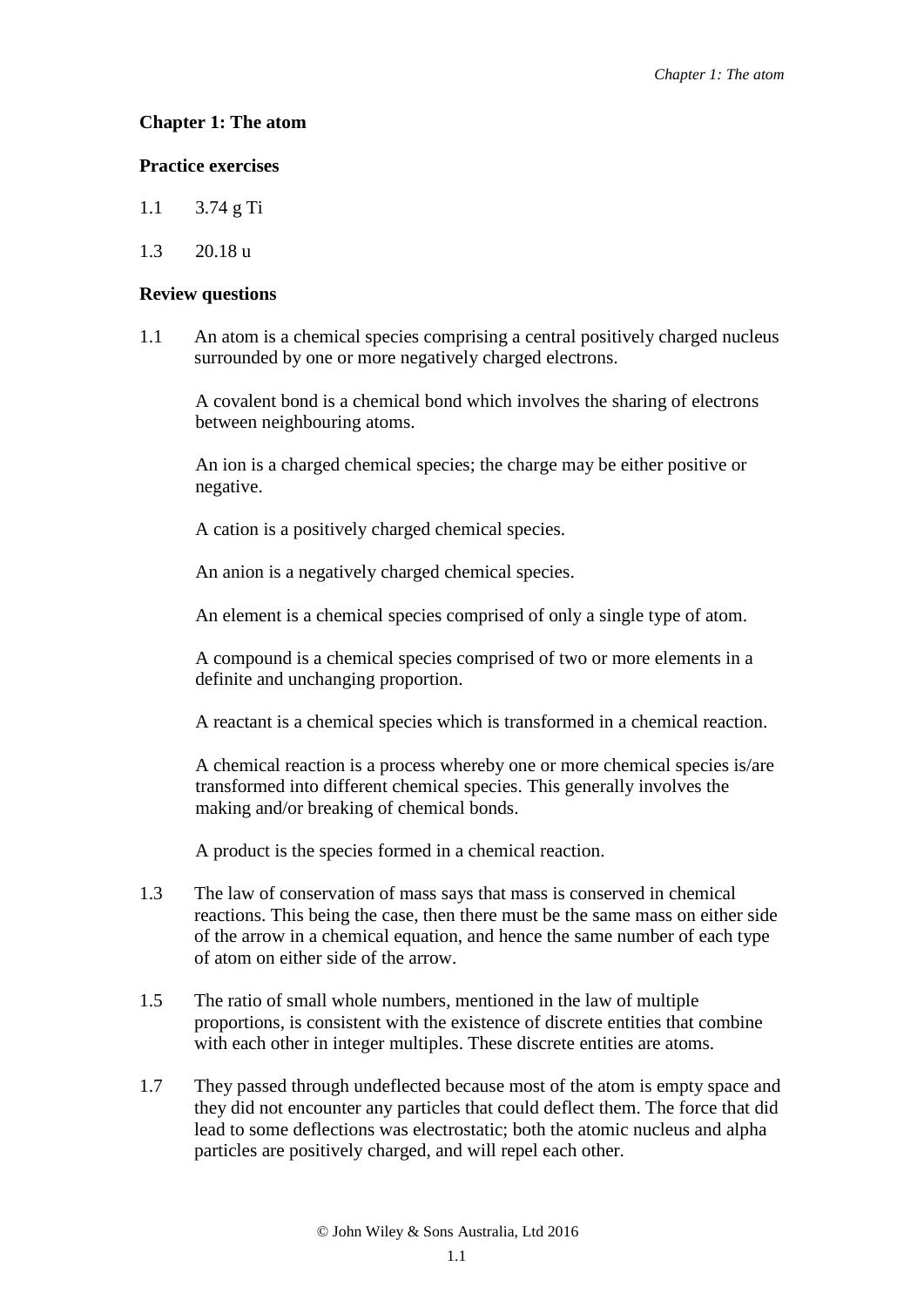- 1.9 Electrons are much lighter (about 10 000 times) than both protons and neutrons. Therefore, their contribution to the overall mass of an atom can be neglected for all but the most precise of measurements.
- 1.11 Isotopes are atoms of an element having identical numbers of protons (and therefore the same atomic numbers) but differing numbers of neutrons (and therefore different mass numbers). Their chemical behaviour is similar because the chemistry of an atom is determined primarily by its atomic number. For example, the isotopes protium, deuterium and tritium all undergo reactions typical of hydrogen, despite the fact they have different mass numbers.
- 1.13 (a)  $^{107}_{47}$ Ag
	- (b)  $\frac{181}{73}Ta$
	- $(c)$  $^{162}_{66}$ Dy
	- $(d)$  $^{14}_{8}$ O
	-
- 1.15 (a) lithium
	- (b) gold
	- (c) uranium
	- (d) arsenic
	- (e) cobalt
	- (f) bromine
	- (g) platinum
	- (h) boron
	- (i) neon
	- (j) beryllium
- 1.17 False.
- 1.19 The atomic number the number of protons in the nucleus (and the number of electrons in the neutral atom) — is related to the chemistry of an element. The periodic table is based on atomic numbers. The mass numbers, which vary with the number of neutrons in the atom, do not affect the chemistry of the elements as much as the number of protons.
- 1.21 Palladium and platinum are in the same group of the periodic table as nickel (group 10), so they might well be expected to occur together in nature because of their similar chemical properties and tendencies to form similar compounds.
- 1.23 There is simply no space in the periodic table for another element having an atomic number less than 92. All the elements from atomic number 1 (hydrogen) to atomic number 92 (uranium) have been discovered and accounted for. The only new elements that will be discovered are those with high atomic numbers. At present, the elements up to an atomic number of 118 are known. Any new elements will have atomic numbers greater than this.
- 1.25 ductility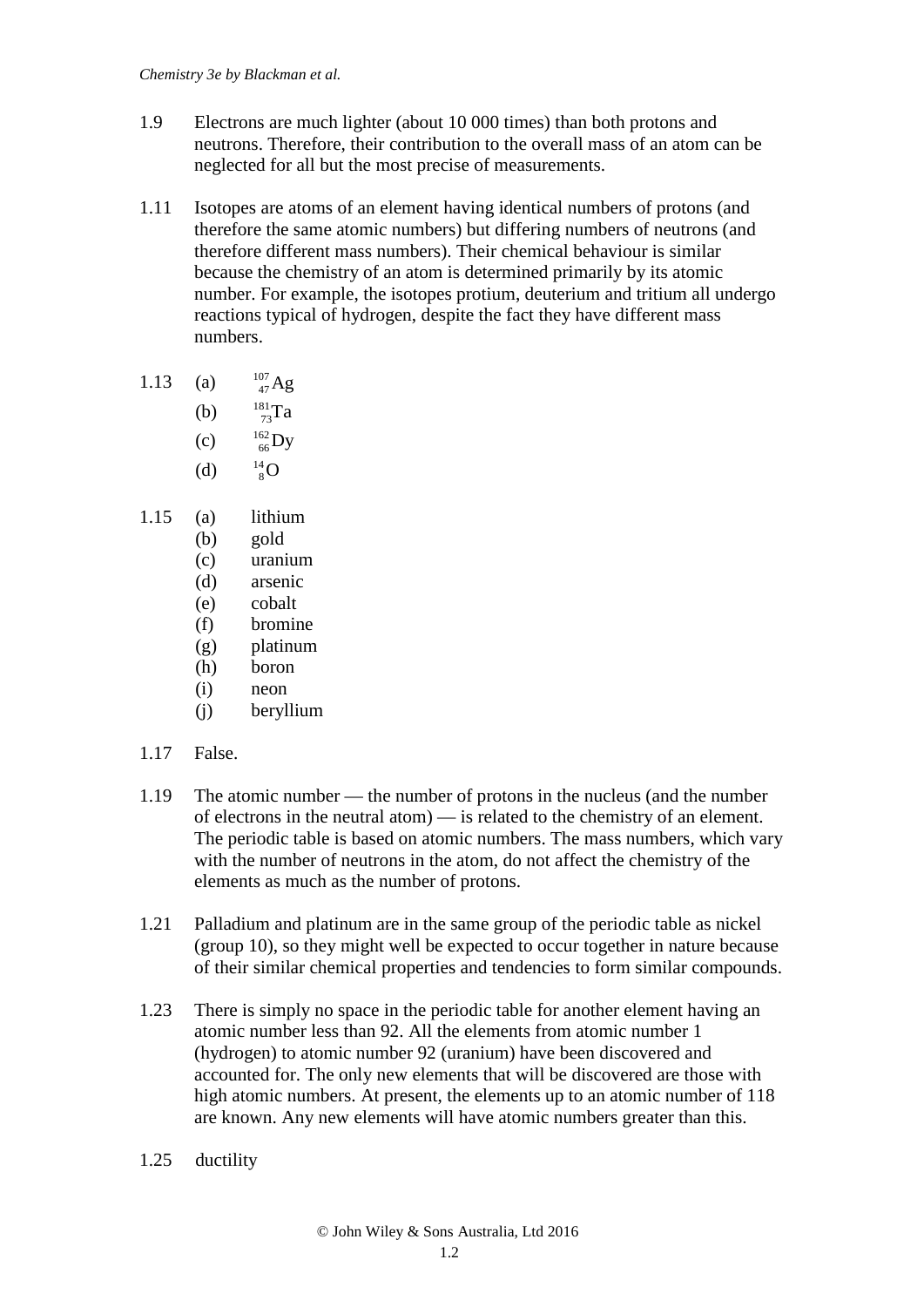- 1.27 oxygen  $(O_2)$ , nitrogen  $(N_2)$ , fluorine  $(F_2)$ , chlorine  $(Cl_2)$
- 1.29 Lv
- 1.31 Orbital.
- 1.33 Atoms in excited states can emit excess energy as light (photons).

#### **Review problems**

- 1.35 (c)
- 1.37 98.5 g chlorine.
- 1.39 64.0 g of carbon tetrachloride.
- 1.41 2.664 g oxygen.
- 1.43 1.992 648  $2 \times 10^{-23}$  g for one <sup>12</sup>C atom
- 1.45 14.01 u
- 1.47 2.0158 u
- 1.49 121.8 u
- 1.51 (a) 52 neutrons, 38 protons, 38 electrons
	- (b) 33 neutrons, 27 protons, 27 electrons
	- (c) 15 neutrons, 15 protons, 15 electrons
	- (d) 16 neutrons, 14 protons, 14 electrons
- 1.53 (a) Any three of the following elements: He, C, N, O, F, Ne, P, S, Cl, Ar, Se, Br, Kr, I, Xe, At, Rn.
	- (b) Any three of the following elements: Be, Mg, Ca, Sr, Ba, Ra.
	- (c) Any three of the following elements: La, Ce, Pr, Nd, Pm, Sm, Eu, Gd, Tb, Dy, Ho, Er, Tm, Yb, Lu.
	- (d) Any three of the following elements: O, S, Se, Te, Po.

#### **Additional exercises**

- 1.55  $X = 207.8$  u  $Y = 35.5$  u.  $XY_4$  is PbCl<sub>4</sub>.
- 2 atoms As 1.57  $5$  atoms  $O$